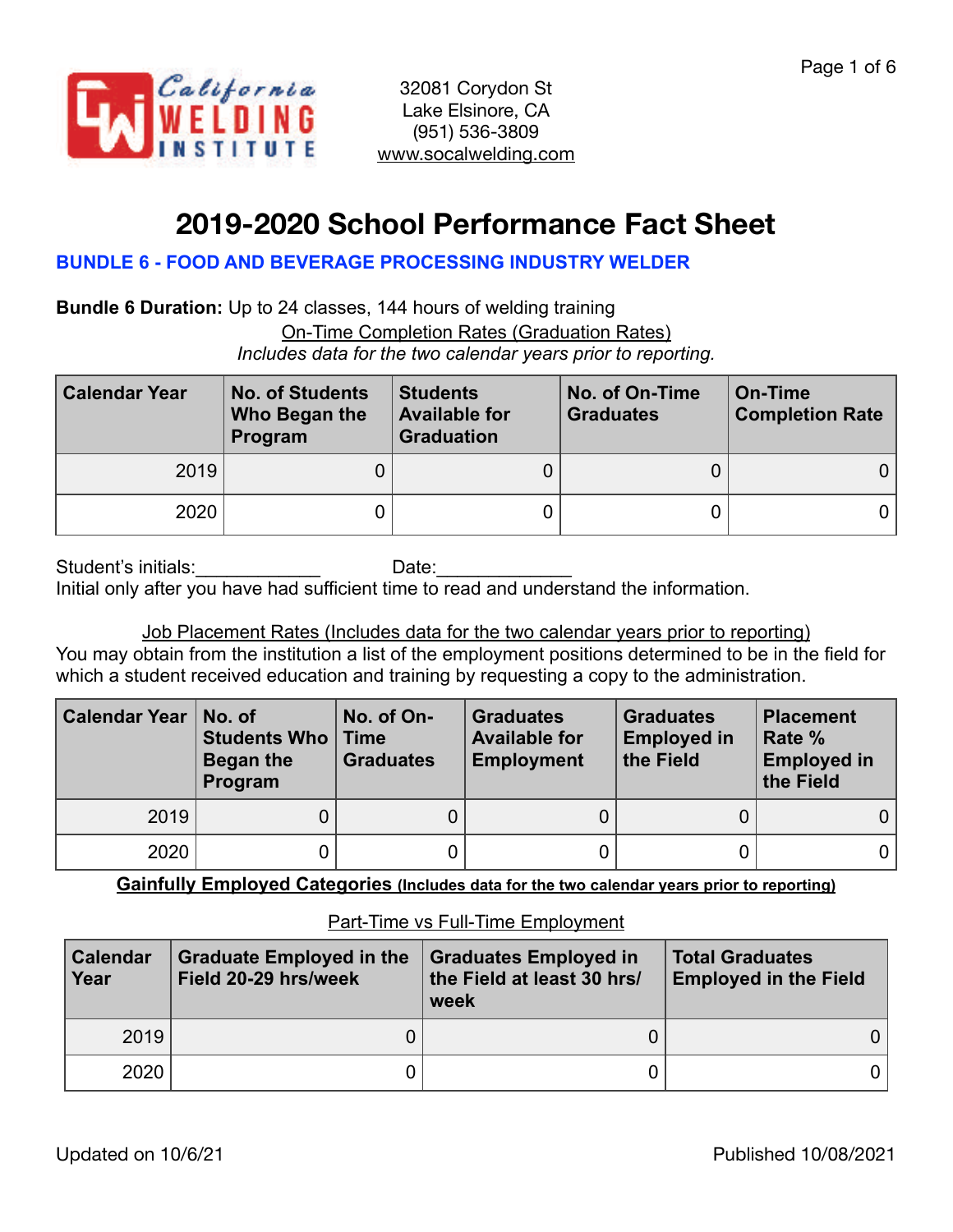

# Single Position vs Concurrent Aggregated Position

| <b>Calendar</b><br>Year | <b>Graduate Employed in the</b><br><b>Fielding a Single Position</b> | <b>Graduates Employed in</b><br>the Field in Concurrent<br><b>Aggregated Positions</b> | <b>Total Graduates</b><br><b>Employed in the Field</b> |
|-------------------------|----------------------------------------------------------------------|----------------------------------------------------------------------------------------|--------------------------------------------------------|
| 2019                    |                                                                      |                                                                                        |                                                        |
| 2020                    |                                                                      |                                                                                        |                                                        |

#### Self-Employed / Freelance Positions

| <b>Calendar Year</b> | <b>Graduate Employed who are Self-</b><br><b>Employed or Working Freelance</b> | <b>Total Graduates Employed in the</b><br><b>Field</b> |
|----------------------|--------------------------------------------------------------------------------|--------------------------------------------------------|
| 2019                 |                                                                                | 0 I                                                    |
| 2020                 |                                                                                | 0 I                                                    |

#### Institutional Employment

| <b>Calendar Year</b> | Graduate Employed in the field who are employed by<br>the Institution, an Employed Owned by the Institution,<br>or an Employer who shares ownership with the<br><b>Institution</b> | <b>Total Graduates</b><br><b>Employed in the</b><br><b>Field</b> |  |
|----------------------|------------------------------------------------------------------------------------------------------------------------------------------------------------------------------------|------------------------------------------------------------------|--|
| 2019                 |                                                                                                                                                                                    |                                                                  |  |
| 2020                 |                                                                                                                                                                                    |                                                                  |  |

Student's initials: \_\_\_\_\_\_\_\_\_\_\_\_\_\_\_\_\_\_\_\_\_\_\_\_\_\_\_\_\_\_Date: \_\_\_\_\_\_\_\_\_\_\_\_\_\_\_\_\_\_\_\_\_\_\_\_

Initial only after you have had sufficient time to read and understand the information.

#### License Examination Passage Rates(Includes data for the two calendar years prior to reporting)

| <b>Calendar</b><br>Year | Number of<br><b>Graduates in</b><br><b>Calendar Year</b> | <b>Number of</b><br><b>Graduates</b><br><b>Taking Exam</b> | Number who<br><b>Passed First</b><br><b>Available Exam</b> | <b>Number who</b><br><b>Failed First</b><br><b>Available</b><br>Exam | <b>Passage</b><br><b>Rate</b> |
|-------------------------|----------------------------------------------------------|------------------------------------------------------------|------------------------------------------------------------|----------------------------------------------------------------------|-------------------------------|
| $2019$ N/A              |                                                          | N/A                                                        | N/A                                                        | N/A                                                                  | N/A                           |
| 2020                    | N/A                                                      | N/A                                                        | N/A                                                        | N/A                                                                  | N/A                           |

Note: This program does not require license examination and does not lead to a license examination. Therefore data is not applicable and not available for this program.

Student's initials: example and Date:

Initial only after you have had sufficient time to read and understand the information.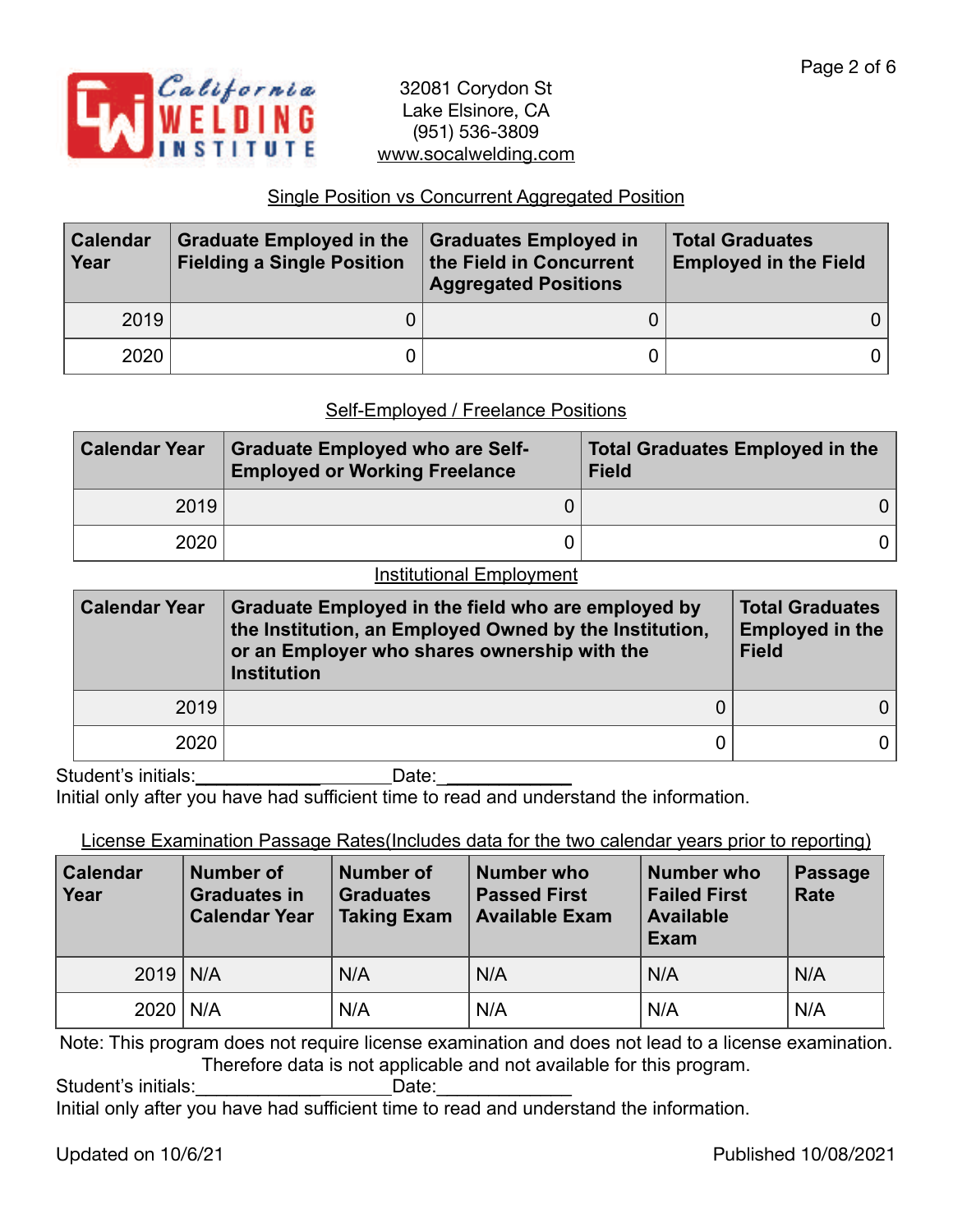

# Salary and Wage Information (Includes data for the two calendar years prior to reporting)

| <b>Calendar</b><br>Year | <b>Graduates</b><br><b>Available for</b><br><b>Employment</b> | <b>Graduates</b><br><b>Employed</b><br>in the<br><b>Field</b> | \$20,001<br>\$25,000 | \$25,0001<br>$-$ \$35,000 | \$35,001<br>٠<br>\$40,000 | \$40,001<br>\$45,000 | \$45,001<br>\$50,000 | \$50,001<br>\$55,000 | <b>No Salary</b><br><b>Information</b> |
|-------------------------|---------------------------------------------------------------|---------------------------------------------------------------|----------------------|---------------------------|---------------------------|----------------------|----------------------|----------------------|----------------------------------------|
| 2019                    |                                                               |                                                               | 0                    | 0                         | 0                         | 0                    | 0                    |                      |                                        |
| 2020                    |                                                               |                                                               |                      |                           |                           |                      | 0                    |                      |                                        |

A list of sources used to substantiate salary disclosures is available from the school by requesting a copy to the administration.

Student's initials: example of the Date: Initial only after you have had sufficient time to read and understand the information.

# Cost of Educational Program

**Total charges for the program for students competing on-time in 2019** \$8,210 Additional charges may be incurred if the program is not completed on-time.

#### **Total charges for the program for students competing on-time in 2020:** \$8,210 Additional charges may be incurred if the program is not completed on-time.

Student's initials: example and Date: Initial only after you have had sufficient time to read and understand the information.

# Federal Student Loan Debt

Note: Students at California Welding Institute LLC are not eligible for federal student loans. This institution does not meet the U.S. Department of Education criteria that would allow its students to participate in federal student aid programs.

Student's initials:\_\_\_\_\_\_\_\_\_\_\_\_\_\_\_\_\_\_\_\_\_\_\_\_Date:\_\_ Initial only after you have had sufficient time to read and understand the information.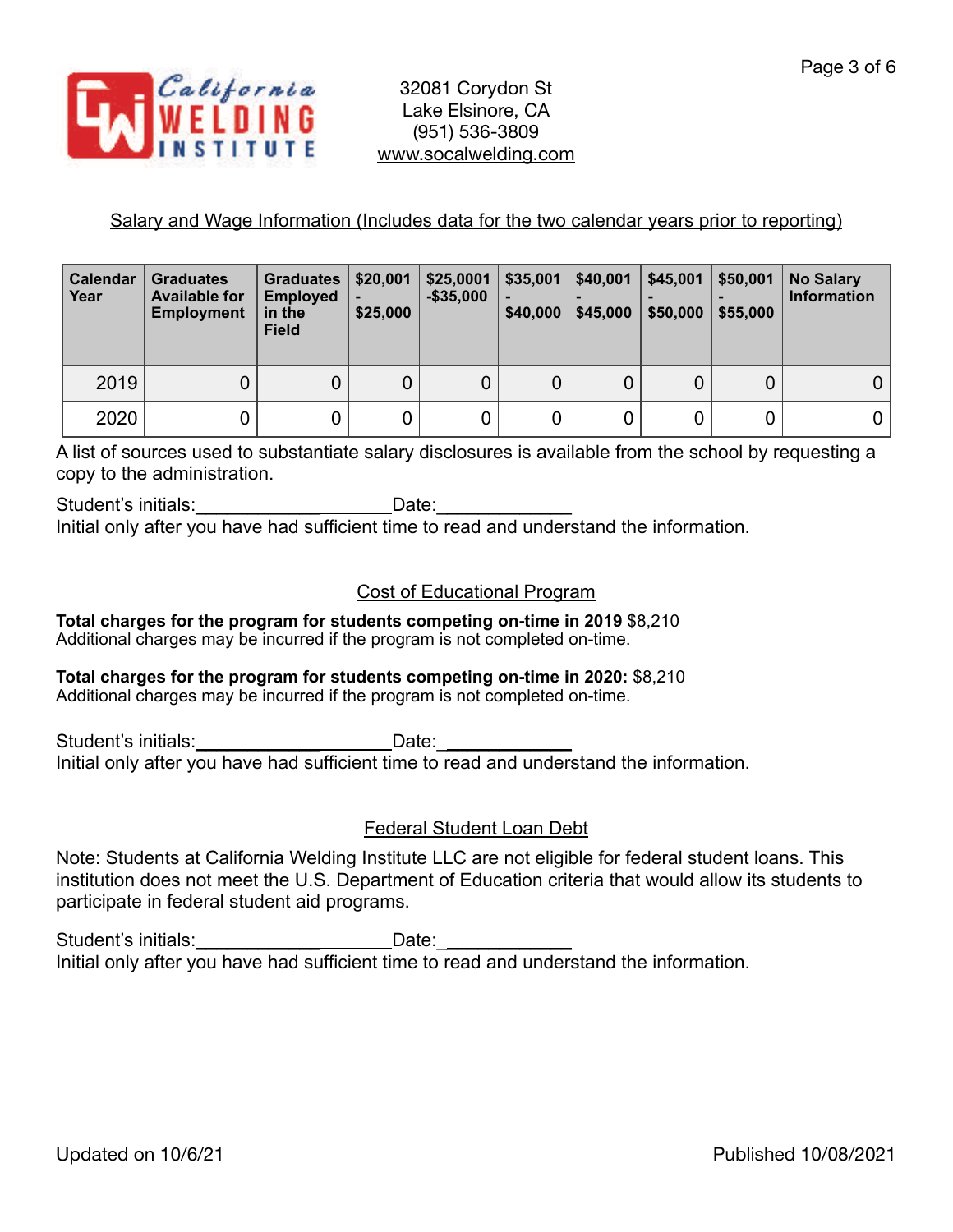

# **Definitions**

- "Number of Students Who Began the Program" means the number of students who began a program who were scheduled to complete the program within 100% of the published program length within the reporting calendar year and excludes all students who cancelled during the cancellation period.
- "Students Available for Graduation" is the number of students who began the program minus the number of students ho have died, been incarcerated, or ben called to active military duty.
- "Number of On-Time Graduates" is the number of students who completed the program within 100% of the published program length within the reporting calendar year.
- "On-Time Completion Rate" is the number of on-time graduates divided by the number of students available for graduation.
- "150% Graduates" is the number of students who completed the program within 150% of the program length (includes on-time graduates).
- "Graduates Available for Employment" means the number of graduates minus the number of graduates unavailable for employment.
- "Graduates Unavailable for Employment" means the graduates who, after graduation, die, become incarcerated, are called to active military duty, are intentional students that leave the United States or do not have a visa allowing employment in the United States, or are continuing their education in an accredited or bureau-approved postsecondary institution.
- "Graduates Employed in the Field" means graduates who beginning within six months after a student completes the applicable educational program are gainfully employed, whose employment has been reported, and for whom the institution has documented verification of employment. For occupations for which the state requires passing an examination, the six months period begins after the announcement of the examination results for the first examination available after a student completes an applicable educational program.
- "Placement Rate Employed in the Field" is calculated by dividing the number of graduates gainfully employed in the field by the number of graduates available for employment.
- "Number of Graduates Taking Exam" is the number of graduates who took the first available exam in the reported calendar year.
- "First Available Exam Date" is the date for the first available exam after a student completed a program.
- "Passage Rate" is calculated by dividing the number of graduates who passed the exam by the number of graduates who took the reported licensing exam.
- "Number Who Passed First Available Exam" is the number of graduates who took and passed the first available licensing exam after completing the program.
- "Salary" is as reported by graduate or graduate's employer.
- "No Salary Information Reported" is the number of graduates for whom, after making reasonable attempts, the school was not able to obtain salary information.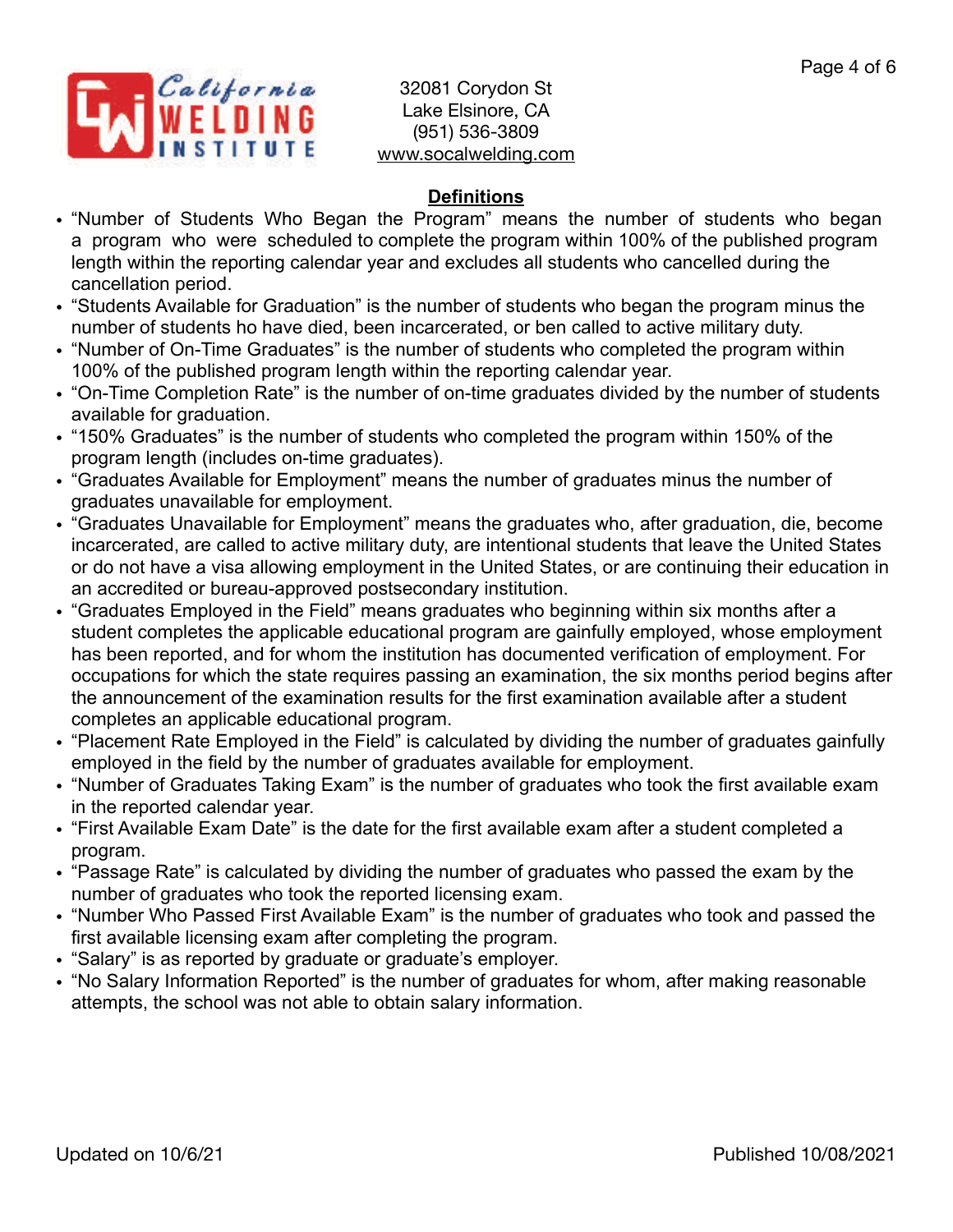

This fact sheet is filed with the Bureau for Private Postsecondary Education. Regardless of any information you may have relating to completion rates, placement rates, starting salaries, or license exam passage rates, this fact sheet contains the information as calculated pursuant to state law.

Any questions a student may have regarding this fact sheet that have not been satisfactorily answered by the institution may be directed to the Bureau for Private Postsecondary Education at 1747 North Market Blvd, Suite 225, Sacramento, CA 95833, [www.bppe.ca.gov](http://www.bppe.ca.gov), toll-free telephone number (888) 370-7589 or by fax (916) 263-1897.

Student Name\_\_\_\_\_\_\_\_\_\_\_\_\_\_\_\_\_\_\_\_\_\_\_\_\_\_\_

Student Signature \_\_\_\_\_\_\_\_\_\_\_\_\_\_\_\_\_\_\_\_\_\_\_\_\_ Date:\_\_\_\_\_\_\_\_\_\_\_\_\_

School Official \_\_\_\_\_\_\_\_\_\_\_\_\_\_\_\_\_\_\_\_\_\_\_\_\_\_\_\_ Date:\_\_\_\_\_\_\_\_\_\_\_\_